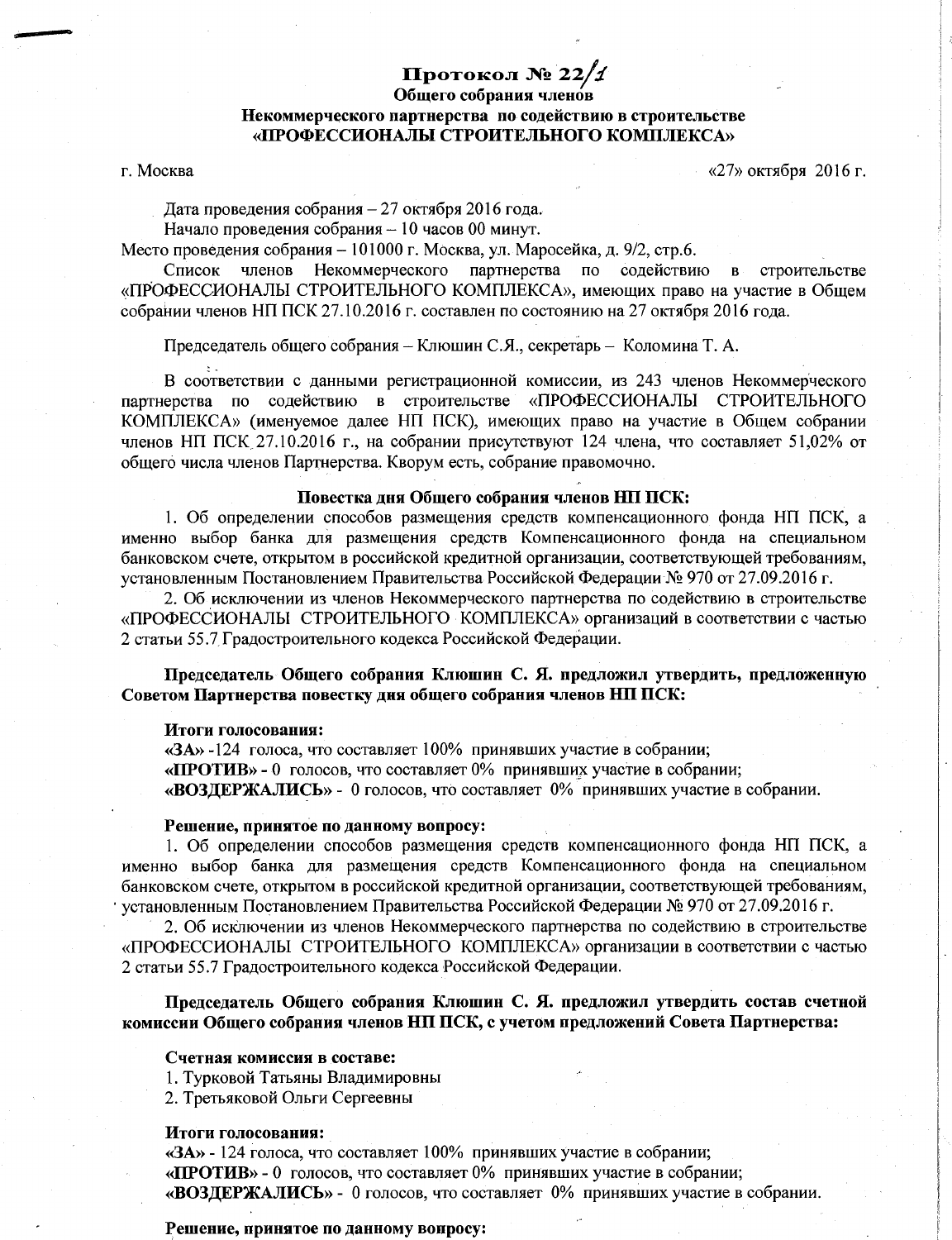Утвердить счетную комиссию Общего собрания членов НП ПСК в составе:

1. Турковой Татьяны Владимировны

2. Третьяковой Ольги Сергеевны

#### По первому вопросу повестки дня:

1. Об определении способов размещения средств компенсационного фонда НП ПСК, а именно выбор банка для размещения средств Компенсационного фонда на специальном банковском счете, открытом в российской кредитной организации, соответствующей требованиям, установленным Постановлением Правительства Российской Федерации № 970 от 27.09.2016 г.

Докладчик - Руководитель юридического департамента Коломина Т.А.

В соответствии с Федеральным законом от 03.07.2016 г. № 372-ФЗ «О внесении изменений в Градостроительный кодекс Российской Федерации и отдельные законодательные акты Российской Федерации» предусмотрена обязанность саморегулируемой организации в срок до 01 ноября 2016 разместить средства компенсационного фонда саморегулируемой года организации, сформированного в соответствии со статьями 55.4 и 55.16 Градостроительного кодекса, на специальном банковском счете, открытом в российской кредитной организации, соответствующей требованиям, установленным Правительством Российской Федерации.

27 сентября 2016 г. Постановлением Правительства Российской Федерации № 970 утверждены требования к кредитным организациям, в которых допускается размещать средства компенсационных фондов саморегулируемых организаций. По состоянию на 27.10.2016 г. ПАО «Промсвязьбанк» соответствует требованиям, установленным Правительством Российской Федерации, что подтверждается информацией, размещенной на официальном сайте Центрального банка Российской Федерации в информационно-телекоммуникационной сети «Интернет». Озвучены все банки, которые соответствуют требованиям, установленным Правительством Российской Федерации.

Совет Партнерства рекомендовал общему собрания членов Некоммерческого партнерства по содействию в строительстве «ПРОФЕССИОНАЛЫ СТРОИТЕЛЬНОГО КОМПЛЕКСА» для размещения средств Компенсационного фонда на специальном банковском счете, открытом в соответствующей требованиям. российской кредитной организации. установленным. Постановлением Правительства Российской Федерации № 970 от 27.09.2016 г. банк - ПАО «Промсвязьбанк».

#### Итоги голосования:

«ЗА» - 124 голоса, что составляет 100% принявших участие в собрании; «ПРОТИВ» - 0 голосов, что составляет 0% принявших участие в собрании; «ВОЗДЕРЖАЛИСЬ» - 0 голосов, что составляет 0% принявших участие в собрании.

#### Решение, принятое по первому вопросу повестки дня:

Разместить средства Компенсационного фонда на специальном банковском счете, открытом в ПАО «Промсвязьбанк».

#### По второму вопросу повестки дня:

2. Об исключении из членов Некоммерческого партнерства по содействию в строительстве «ПРОФЕССИОНАЛЫ СТРОИТЕЛЬНОГО КОМПЛЕКСА» организаций в соответствии с частью 2 статьи 55.7 Градостроительного кодекса Российской Федерации.

Докладчик - Руководитель контрольно-экспертного департамента Третьякова О.С.

# 2.1. Об исключении из членов НП ПСК ООО «БЭСТ Компани» (ИНН 7724227175).

По состоянию на 27.10.2016 г.:

1. Долг по членским взносам ООО «БЭСТ Компания» составляет 100 000 руб. 00 коп.; 2. ООО «БЭСТ Компания» на связь по телефонам, указанным в заявлении организации не выходит; на письма, отправленные по почте России и электронной почте не отвечает;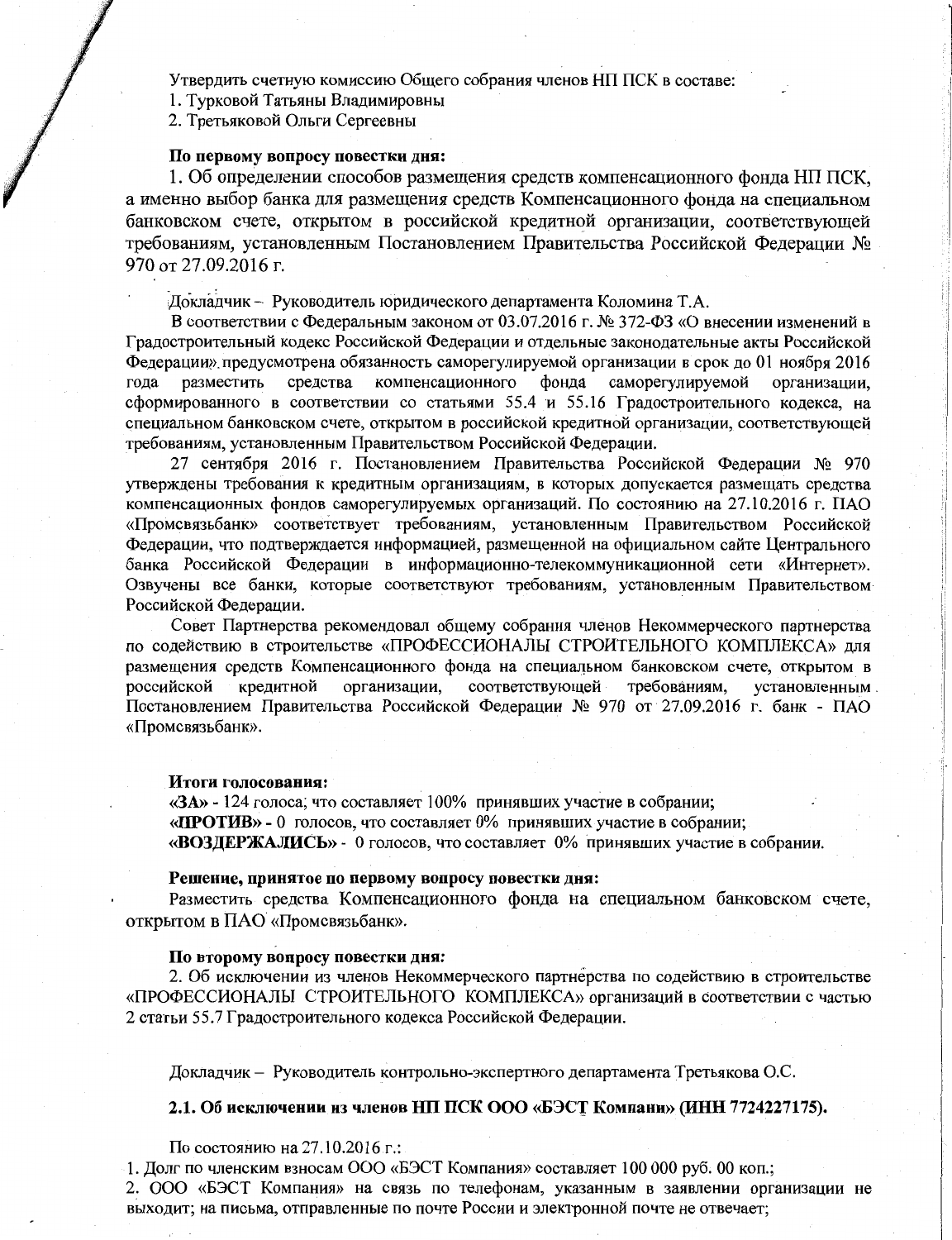3. По адресу места нахождения, указанному в Выписке из ЕГРЮЛ и Заявлении, организация отсутствует.

4. Документы, указанные в Уведомлении о предстоящей внеплановой выездной проверке от 10 октября 2016 года, не были представлены ни в электронном виде на официальный адрес электронной почты НП ПСК: info@sro-psk.ru, ни на бумажном носителе в офис НП ПСК по адресу: г. Москва, ул. Маросейка, д. 9/2, стр. 6, 3 этаж.

# Итоги голосования:

 $\ddot{\phantom{a}}$ 

 $\langle$  3A» - 122 голоса, что составляет 98,38% принявших участие в собрании; «ПРОТИВ» - 0 голосов, что составляет 0% принявших участие в собрании; «ВОЗДЕРЖАЛИСЬ» - 2 голосов, что составляет 1,61% принявших участие в собрании.

Решение, принятое по вопросу 2.1. второго вопроса повестки дня: Исключить из членов НП ПСК ООО «БЭСТ Компани» (ИНН 7724227175).

#### 2.2. Об исключении из членов НП ПСК ООО «ГВИК» (ИНН 7722642063).

По состоянию на 27.10.2016 г.:

1. Долг по членским взносам ООО «БЭСТ Компания» составляет 75 000 руб. 00 коп.;

2. ООО «ГВИК» на связь по телефонам, указанным в заявлении организации не выходит; на письма, отправленные по почте России и электронной почте не отвечает;

3. По адресу места нахождения, указанному в Выписке из ЕГРЮЛ и Заявлении, организация отсутствует.

#### Итоги голосования:

«ЗА» - 122 голоса, что составляет 98,38% принявших участие в собрании; «ПРОТИВ» - 0 голосов, что составляет 0% принявших участие в собрании; «ВОЗДЕРЖАЛИСЬ» - 2 голосов, что составляет 1,61% принявших участие в собрании.

Решение, принятое по вопросу 2.2. второго вопроса повестки дня: Исключить из членов НП ПСК ООО «ГВИК» (ИНН 7722642063).

2.3. Об исключении из членов НП ПСК ООО Предприятие «Юго-Запад» (ИНН 5018008627).

По состоянию на 27.10.2016 г.:

1. Долг по членским взносам ООО Предприятие «Юго-Запад» составляет 100 000 руб. 00 коп.; 2. ООО Предприятие «Юго-Запад» на связь по телефонам, указанным в заявлении организации не

выходит; на письма, отправленные по почте России и электронной почте не отвечает;

3. По адресу места нахождения, указанному в Выписке из ЕГРЮЛ и Заявлении, организация отсутствует.

4. Документы, указанные в Уведомлении о предстоящей внеплановой выездной проверке от 10 октября 2016 года, не были представлены ни в электронном виде на официальный адрес электронной почты НП ПСК: info@sro-psk.ru, ни на бумажном носителе в офис НП ПСК по адресу: г. Москва, ул. Маросейка, д. 9/2, стр. 6, 3 этаж.

#### Итоги голосования:

«ЗА» - 122 голоса, что составляет 98,38% принявших участие в собрании: «ПРОТИВ» - 0 голосов, что составляет 0% принявших участие в собрании; «ВОЗДЕРЖАЛИСЬ» - 2 голосов, что составляет 1,61% принявших участие в собрании.

Решение, принятое по вопросу 2.3. второго вопроса повестки дня: Исключить из членов НП ПСК ООО Предприятие «Юго-Запад» (ИНН 5018008627).

2.4. Об исключении из членов НП ПСК ООО «Галатр» (ИНН 5029090006).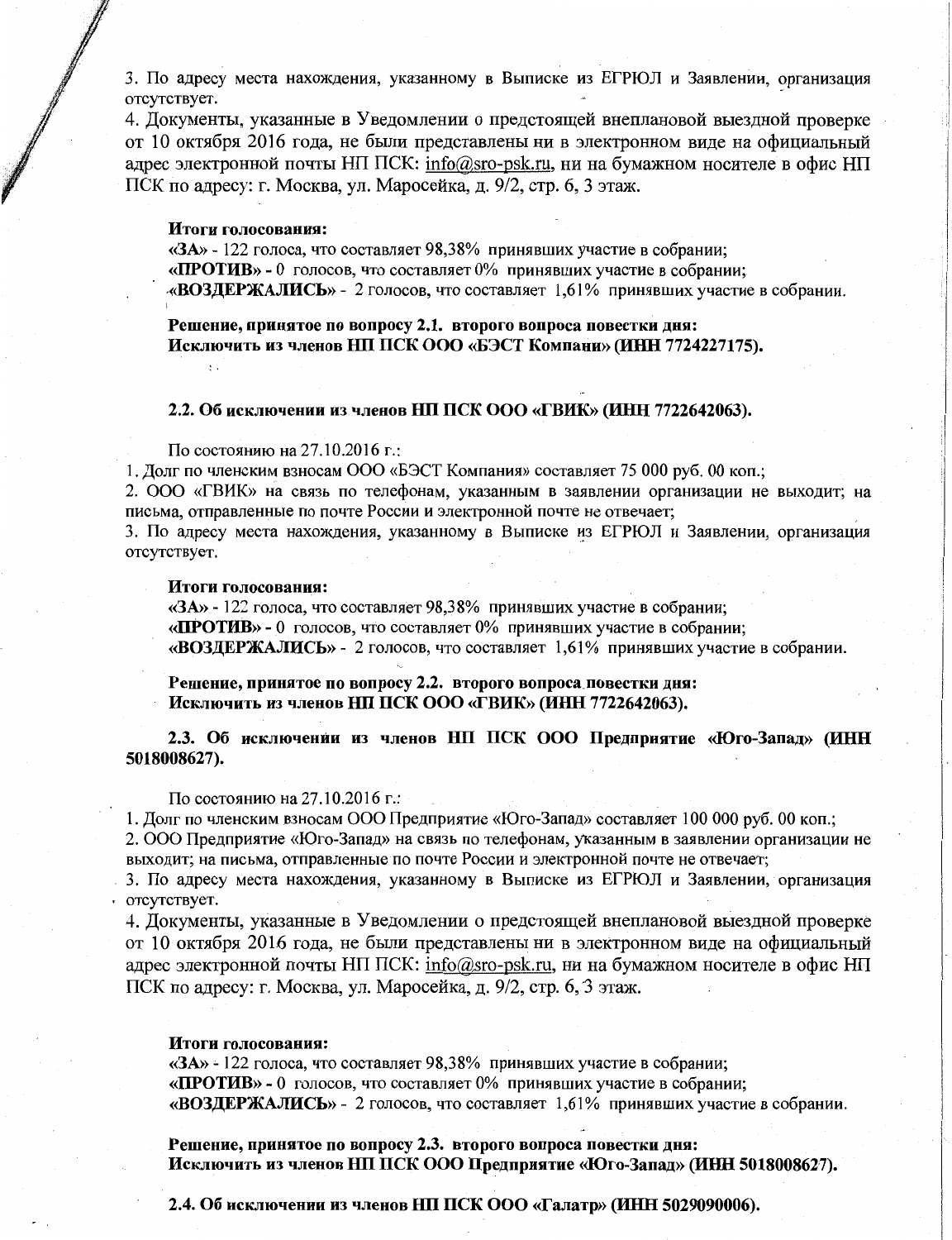По состоянию на 27.10.2016 г.:

1. Долг по членским взносам ООО «Галатр» составляет 150 000 руб. 00 коп.:

2. ООО «Галатр» на связь по телефонам, указанным в заявлении организации не выходит; на письма, отправленные по почте России и электронной почте не отвечает;

3. По адресу места нахождения, указанному в Выписке из ЕГРЮЛ и Заявлении, организация отсутствует.

4. Документы, указанные в Уведомлении о предстоящей внеплановой выездной проверке от 10 октября 2016 года, не были представлены ни в электронном виде на официальный адрес электронной почты НП ПСК: info@sro-psk.ru, ни на бумажном носителе в офис НП ПСК по адресу: г. Москва, ул. Маросейка, д. 9/2, стр. 6, 3 этаж.

#### Итоги голосования:

«ЗА» - 122 голоса, что составляет 98,38% принявших участие в собрании; «ПРОТИВ» - 0 голосов, что составляет 0% принявших участие в собрании; «ВОЗДЕРЖАЛИСЬ» - 2 голосов, что составляет 1.61% принявших участие в собрании.

Решение, принятое по вопросу 2.4. второго вопроса повестки дня: Исключить из членов НП ПСК ООО «Галатр» (ИНН 5029090006).

2.5. Об исключении из членов НП ПСК ЗАО «МОСОБЛСПЕЦСТРОЙ» (ИНН 5000000112).

По состоянию на 27.10.2016 г.:

1. Долг по членским взносам ЗАО «МОСОБЛСПЕЦСТРОЙ» составляет 100 000 руб. 00 коп.; 2. ЗАО «МОСОБЛСПЕЦСТРОЙ» на связь по телефонам, указанным в заявлении организации не выходит; на письма, отправленные по почте России и электронной почте не отвечает;

3. По адресу места нахождения, указанному в Выписке из ЕГРЮЛ и Заявлении, организация отсутствует.

4. Документы, указанные в Уведомлении о предстоящей внеплановой выездной проверке от 10 октября 2016 года, не были представлены ни в электронном виде на официальный адрес электронной почты НП ПСК: info@sro-psk.ru, ни на бумажном носителе в офис НП ПСК по адресу: г. Москва, ул. Маросейка, д. 9/2, стр. 6, 3 этаж.

#### Итоги голосования:

«ЗА» - 122 голоса, что составляет 98,38% принявших участие в собрании; «ПРОТИВ» - 0 голосов, что составляет 0% принявших участие в собрании; «ВОЗДЕРЖАЛИСЬ» - 2 голосов, что составляет 1,61% принявших участие в собрании.

Решение, принятое по вопросу 2.5. второго вопроса повестки дня: Исключить из членов НП ПСК ЗАО «МОСОБЛСПЕЦСТРОЙ» (ИНН 5000000112).

# 2.6. Об исключении из членов НП ПСК ООО «ИНКОТРЕЙД» (ИНН 7701591883).

По состоянию на 27.10.2016 г.:

1. Долг по членским взносам ООО «ИНКОТРЕЙД» составляет 100 000 руб. 00 коп.;

2. ООО «ИНКОТРЕЙД» на связь по телефонам, указанным в заявлении организации не выходит; на письма, отправленные по почте России и электронной почте не отвечает;

3. По адресу места нахождения, указанному в Выписке из ЕГРЮЛ и Заявлении, организация отсутствует.

4. Документы, указанные в Уведомлении о предстоящей внеплановой выездной проверке от 10 октября 2016 года, не были представлены ни в электронном виде на официальный адрес электронной почты НП ПСК: info@sro-psk.ru, ни на бумажном носителе в офис НП ПСК по адресу: г. Москва, ул. Маросейка, д. 9/2, стр. 6, 3 этаж.

#### Итоги голосования: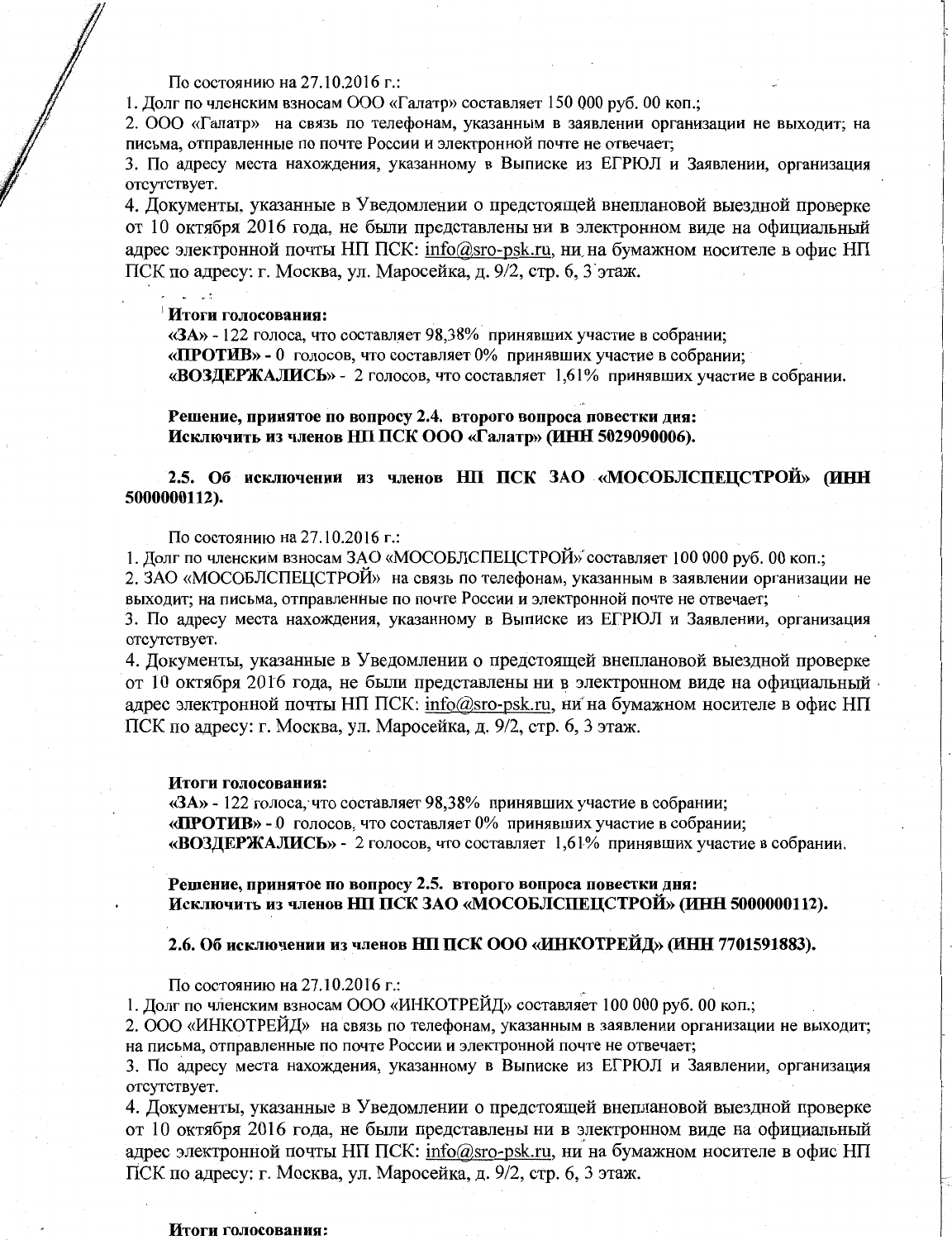«ЗА» - 122 голоса, что составляет 98,38% принявших участие в собрании; «ПРОТИВ» - 0 голосов, что составляет 0% принявших участие в собрании: «ВОЗДЕРЖАЛИСЬ» - 2 голосов, что составляет 1,61% принявших участие в собрании.

Решение, принятое по вопросу 2.6. второго вопроса повестки дня: Исключить из членов НП ПСК ООО «ИНКОТРЕЙД» (ИНН 7701591883).

2.7. Об исключении из членов НП ПСК ОАО «4-й отряд гидротехнических работ» (ИНН 7723615496).

. По состоянию на 27.10.2016 г.:

1. Долг по членским взносам ОАО «4-й отряд гидротехнических работ» составляет 150 000 руб. 00 коп.:

2. ОАО «4-й отряд гидротехнических работ» на связь по телефонам, указанным в заявлении организации не выходит; на письма, отправленные по почте России и электронной почте не отвечает:

3. По адресу места нахождения, указанному в Выписке из ЕГРЮЛ и Заявлении, организация отсутствует.

4. Документы, указанные в Уведомлении о предстоящей внеплановой выездной проверке от 10 октября 2016 года, не были представлены ни в электронном виде на официальный адрес электронной почты НП ПСК: info@sro-psk.ru, ни на бумажном носителе в офис НП ПСК по адресу: г. Москва, ул. Маросейка, д. 9/2, стр. 6, 3 этаж.

#### Итоги голосования:

 $\langle$ ЗА» - 122 голоса, что составляет 98.38% принявших участие в собрании:

«ПРОТИВ» - 0 голосов, что составляет 0% принявших участие в собрании;

«ВОЗДЕРЖАЛИСЬ» - 2 голосов, что составляет 1,61% принявших участие в собрании.

Решение, принятое по вопросу 2.7. второго вопроса повестки дня:

Исключить из членов НП ПСК ОАО «4-й отряд гидротехнических работ» (ИНН · 7723615496).

#### 2.8. Об исключении из членов НП ПСК ЗАО «Союз Сети Телеком» (ИНН 6234096034).

По состоянию на 27.10.2016 г.:

1. Долг по членским взносам ЗАО «Союз Сети Телеком» составляет 100 000 руб. 00 коп.;

2. ЗАО «Союз Сети Телеком» на связь по телефонам, указанным в заявлении организации не выходит; на письма, отправленные по почте России и электронной почте не отвечает;

3. Ежегодную плановую проверку, предусмотренную частью 2 статьи 55.13 Градостроительного кодекса Российской Федерации, не прошел. Составлен отрицательный Акт проверки.

#### Итоги голосования:

«ЗА» - 122 голоса, что составляет 98,38% принявших участие в собрании; «ПРОТИВ» - 0 голосов, что составляет 0% принявших участие в собрании; «ВОЗДЕРЖАЛИСЬ» - 2 голосов, что составляет 1,61% принявших участие в собрании.

Решение, принятое по вопросу 2.8. второго вопроса повестки дня: Исключить из членов НП ПСК ЗАО «Союз Сети Телеком» (ИНН 6234096034).

## 2.9. Об исключении из членов НП ПСК ООО «СК Магнит» (ИНН 5029158078).

По состоянию на 27.10.2016 г.:

1. ООО «СК Магнит» на связь по телефонам, указанным в заявлении организации не выходит; на письма, отправленные по почте России и электронной почте не отвечает;

2. Ежегодную плановую проверку, предусмотренную частью 2 статьи 55.13 Градостроительного кодекса Российской Федерации, не прошел. Составлен отрицательный Акт проверки.